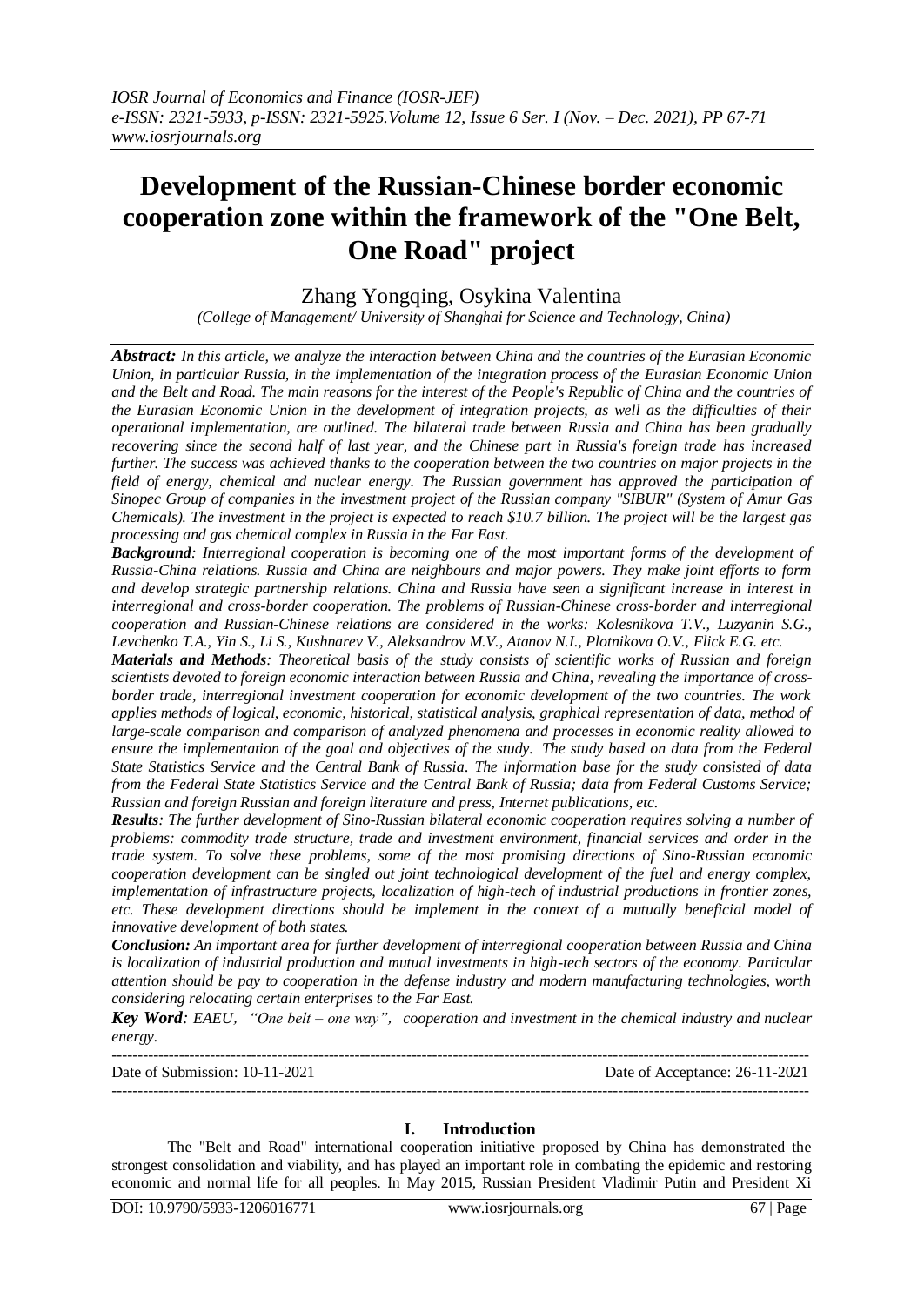Jinping of the People's Republic of China signed an agreement on the integration of the Eurasian Economic Union and the Silk Road Economic Belt. The agreement was signed by Russian President Vladimir Putin and President of the People's Republic of China Xi Jinping in May 2015. "In order to practically combine the intentions of the Eurasian Economic Union and the Silk Road Economic Belt initiative" and to create a unified economic space and free trade zone between the Eurasian Economic Union and China in the future.

At present, cooperation between the Belt and Road and the Eurasian Economic Union is developing steadily.

## **II. Historical and economic prerequisites for cross-border cooperation between Russia and China**

This study based on current, confirmed news, research papers by renowned scientists, which analyzed in line with the problems of the topic in the modern world.

Everyone knows that sustainable transport links create favorable conditions for the exchange of goods, industrial cooperation, industrial development and urban growth, as well as for the evolution of the Mandarin as a whole. The importance of this factor compares individual wars, the existence of empires, the movement of people, etc. We need only say that the changes in the national landscape over the last few millennia have had little effect on the transport of goods on the Eurasian side. On the contrary, the continental flows of goods and money formed formal paramilitary forces, socio-political relations, urban facilities, trade unions and state unions according to their requirements. The accessibility of human communities from geographically remote areas to each other eventually created a demand for the peaceful reconciliation of their interests, making it profitable not to take resources by force, but to exchange them for a common understanding of values and rules. This process helped to realise the importance of trade and productive activities between regions, and thus an international division of labour emerged. As a result, the contours of world trade took shape and acquired a stable form, setting the form and rhythm of activity for a large number of people.

Unlike local transport systems, which were concentrated around waterways and maritime areas, the land transcontinental highway was the product of a complex coordination of technical capabilities, natural conditions and public interests. In the history of world trade, the Great Silk Road can be attributed to the most important transport system, which has been the driving force behind the economic, cultural and civilizational development of Europe and Asia for thousands of years.

The Great Silk Road connected the extreme geographical points of the 'World Island' (in H. Mackinder's understanding), where civilizational development and natural conditions differed enormously. If we use the terminology of natural science, the combination of these differences in Europe and Southeast Asia gave rise to the greatest differences in their economic and cultural potential, and the closing of the transport and trade chains between them initiated the exchange.

In this respect, the purpose of the Great Silk Road can be formulated as follows: the passage of material energy and information through the continent with minimal losses and acceptable environmental resistance, in order to balance the economic and cultural potential of the two opposite poles. To this end, transport corridors should have the following minimum necessary qualities:

1) The availability of supporting infrastructure to ensure the transport of goods at minimum cost (goods delivery vehicles, warehouses, energy supplies, etc.);

2) The availability of infrastructure for counter cash flow;

3) Availability of the necessary amount of funds to carry out monetary functions;

4) The existence of a security system to prevent risks (protection of goods, security of settlements, buyers and sellers, etc.);

5) The availability of organizational techniques for risk allocation (methods of financing trade missions, insurance systems, etc.).

The emergence of cheap and reliable maritime methods of moving goods in the fifteenth and sixteenth centuries led to the desolation of the Great Silk Road, but did not change the millennium trend in the development of the continent and the world in the direction of the movement of goods (from the sea route only significantly reduced the level of environmental resistance and provided the most economical way of transmitting material, energy and information for the following centuries. At the same time, it raised some countries and regions (with easy access to the sea) and pushed others (located deep within the continents) to the periphery. The former gained a strong impetus for economic, scientific and cultural development, while the latter faced the need to adapt in conditions of limited development. The model was confirmed: "Geography is destiny".

In the nineteenth century, a global project was brilliantly implemented which challenged this model. Completed in just fourteen years, the Siberian Main Line became the longest continental highway of its time, opening up enormous trade space in the depths of Asian Russia. By analogy with the Great Siberian Railway, the economic corridor "New Asia-Europe Continental Bridge", which is the basis of the "Economic Belt"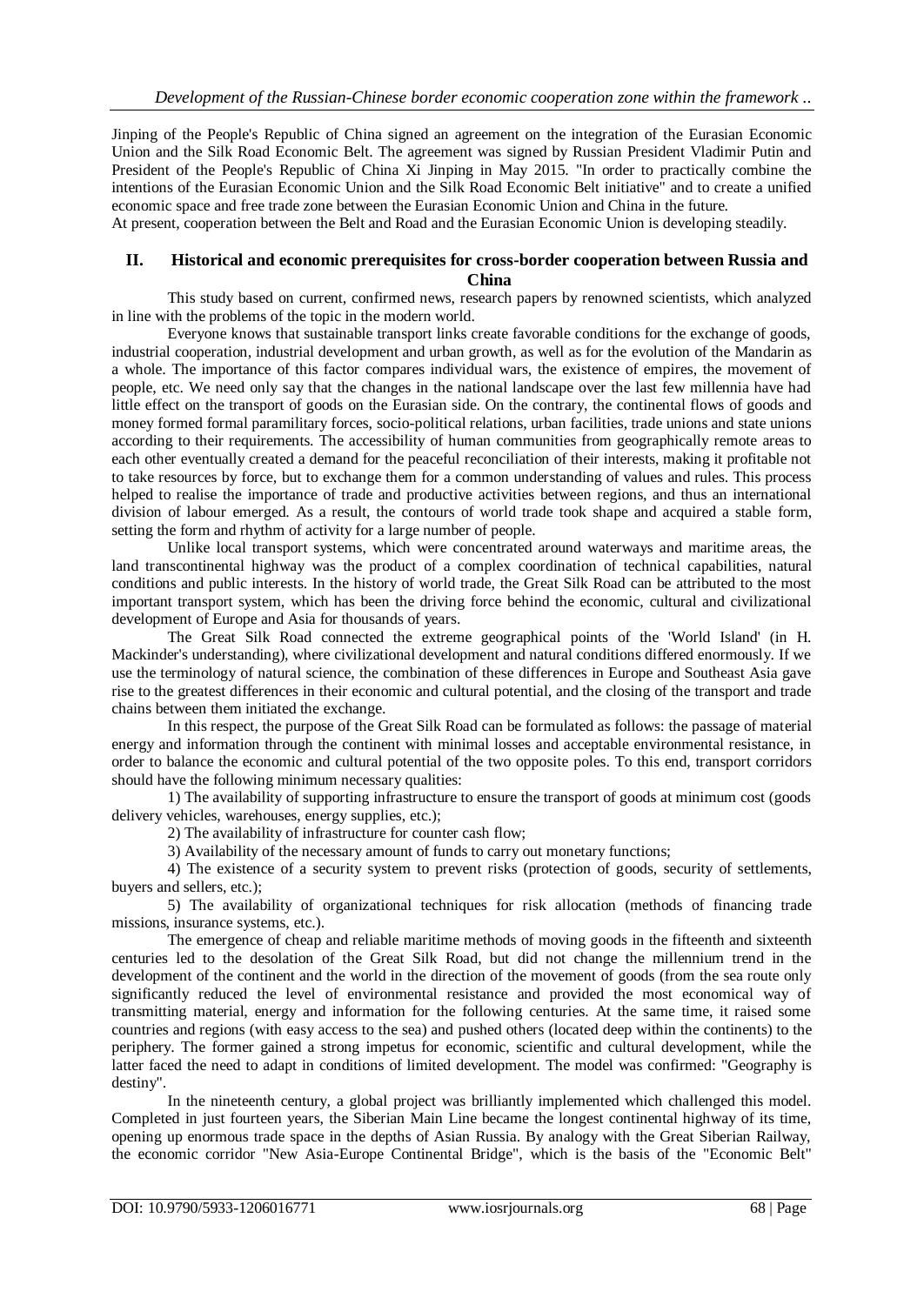project Silk Road (hereinafter referred to as SREB), can rightly be called the "Second Eurasian Continental Bridge ".

#### **III. Russian-Chinese cross-border cooperation zone: prospects for Russian-Chinese interaction**

In 2015, the Russian Federation and China signed an agreement on the integration of the Eurasian Economic Union (EAEU) and SREB, which re-emphasized the countries' common interests in strengthening economic vectors, including investment cooperation. In 2016, the Russian Federation and China signed a Memorandum on Coordinating Joint Efforts to Promote Economic and Investment Cooperation on Various International Platforms. As a result, investment cooperation between Russia and China is actively supported by the political elite and often comes from above; however, this does not deny the economic viability of the investment projects being implemented.

The joint efforts of the Russian Direct Investment Fund and the Russia-China Investment Fund (RCIF), established in 2012, have made a significant contribution to the implementation of the Belt and Road Initiative. The RCIF aims to invest in projects in Russia and abroad, the implementation of which could have a significant positive impact on the Russian economy. The RCIF manages RMB 100 billion and its main investors include state-owned and private companies from the People's Republic of China (including China National Nuclear Corporation) and companies from the Shenzhen Free Economic Zone. In addition to supporting projects under the Belt and Road Initiative, the RKFI invests in projects in the nuclear energy, infrastructure, logistics and new technology sectors, with a profitability equal to or exceeding RMB % per year. The most notable project funded with the help of the RKFI Fund is the railway bridge over the Amur River, linking north-eastern China with the Russian Far East.

As mentioned above, the implementation of the Belt and Road Initiative involves the implementation of joint projects between countries in the field of infrastructure, mainly in the area of transport. In this context, the most important emphasis is placed on the construction of the Euro-China Western Transport Corridor, the development of the North Sea Route and the improvement of existing railway lines and seaports. These projects are important for both Russia and China. For Russia, the construction of modern trunk line infrastructure can be a driver of economic growth, increasing and accelerating the transport of passengers and goods between different regions of the country, as well as having a cumulative effect on the economic development of border regions.

Turning to the areas of Russian-Chinese cooperation within the framework of the EAEU initiative and the SREB, it is worth noting the productive cooperation between the Russian and Chinese border regions, namely the "Greater Altai" project between the Altai Territory and the Altai Republic - on the Chinese side, the aim is to develop interstate cooperation in trade and economy, credit and finance, science and technology, energy, transport, agriculture and industry. technology, energy, transport, agro-industry and other areas.

Another important aspect is the establishment of joint border infrastructure. This includes: the completion in July 2019 of the bridge section of the Nizhny Leninsk-Tongjiang (China) railway crossing on the Amur River; the investment project for the bridge between the Black River and Blagoveshchensk, the international transport corridors "Primorsky-Krai-1" and "Primorsky-Krai-2" in Primorsky Krai. The international transport corridor "Primorsky-Krai-1" and "Primorsky-Krai-2" will provide the shortest possible access to the seaports in the south of Primorsky Krai for the transportation of goods. Finally, cooperation between China and the countries of the Eurasian Economic Union, including Russia, in the field of energy is an important area within the framework of the integration of the Eurasian Economic Union and the "Belt and Road" project. The share of EAEU member states in the structure of global energy reserves is 8% for oil, 18% for gas, 20% for coal and 21% for uranium. In addition, the size of proven reserves on the territory of the EAEU states exceeds that of China by nine times for gas, seven times for oil and one and a half times for coal. Russia is currently the largest supplier of energy to China. Russian oil provides the largest share of imports to China about 16%; after the launch of Siberian Power, Russia will also become a major exporter of natural gas to China, leaving the USA behind. Kazakhstan is an equally important energy partner for China - it ranks second among EAEU countries in terms of energy exports to China. Coal, oil and gas account for 33%, 13% and 7% respectively of the proven reserves of natural resources of the EAEU territory in APG24. Experts believe that in the last few years China's oil imports to Kazakhstan have declined significantly, not for economic reasons, such as the possible repositioning of China to other energy suppliers, but rather for the decline in production from key oil fields in the Kyzylorda and Aktobe regions.

For China, the transport route through Russia is attractive for the possibility of a diversified logistics chain for supplying goods to the European market. For the Chinese side, the "Europe-West China" motorway is an alternative to supplying Europe via the Suez Canal and can reduce the speed of cargo delivery by 10 days.

In addition, it will have a clear positive effect on strengthening Russian-Chinese trade and investment cooperation. The importance of developing Russia's transport infrastructure is supported by the Decree of the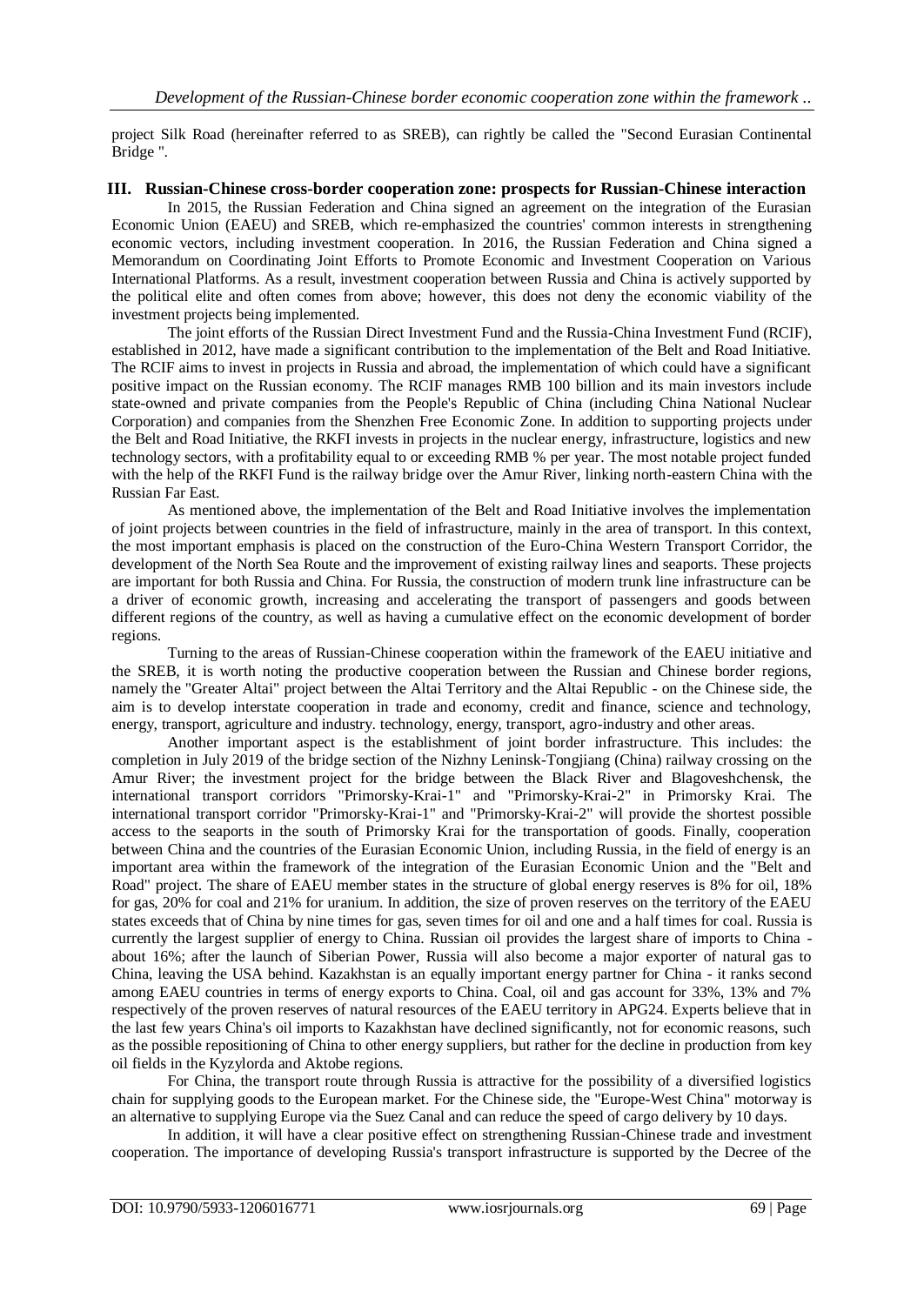President of the Russian Federation No. 204 of 7 May 2018, which assumes the implementation of a number of projects by 2024 (Table 1).

The implementation of existing transport tasks is estimated at 6.3 trillion rubles, of which about a third (2.3 trillion rubles) is planned to be financed from the federal budget of the Russian Federation, and about 15 from the regions, about half of the required amount - pass At the same time, the most expensive is the construction of a motorway with a length of 8. 4 thousand kilometers, connecting Europe and China.

| No | Project name                                                                                                                  |
|----|-------------------------------------------------------------------------------------------------------------------------------|
| 1. | Construction and modernization of the Russian section of the highway in connection with the international transport route     |
|    | «Europe - Western China»                                                                                                      |
| 2. | Increasing the capacity of the Russian Federation's seaports, including those in the Far East, North West, Volga-Caspian,     |
|    | Azov-Black Sea                                                                                                                |
| 3. | Development of the North Sea Route and increase of cargo flow along the route to 80 million tones                             |
|    |                                                                                                                               |
| 4. | Reducing the time for container rail transport, especially from the Far East to the western border of the Russian Federation, |
|    | to seven days and quadrupling the transit volume of container rail transport                                                  |
| 5. | Increase the capacity of the area along the Great Bekaa Railway and the Siberian Main Line by 1.5 times to 180 million        |
|    | tones                                                                                                                         |
| 6. | Increased rail access to seaports in the Sea of Azov and Black Sea basin                                                      |
|    |                                                                                                                               |



The "Europe-West China" project is comparable in scale and significance to the construction of the Suez Canal, the Great Siberian Railway and the English Channel Tunnel. The project is being implemented with the help of investments from major financial and construction companies such as SESS, Shandong Road, Silk Road Development Fund and China Development Bank. Chinese companies are ready to invest about 15 billion roubles in the Russian part of the Euro-Western China motorway. Among other things, the scale of Russian-Chinese investment cooperation is increasing year by year due to the ongoing implementation of joint infrastructure projects. Thus, according to the data of the Bank of the Russian Federation, in 2017 the Chinese investments in the Russian economy amounted to 2261, 6 million USD, in 2016 - 1340, 5 million USD, in 2015 – 2759 million USD. Russian and Chinese investments are characterised by the fact that for both countries the main investment partners are offshore locations: the Virgin Islands, Singapore, the Netherlands, etc., which makes it difficult to calculate mutual investments statistically.

Most of the investments from China come from government agreements. Through inter-governmental agreements, investments are made in infrastructure projects in the Russian Federation and in the oil and gas sector. Typically, China buys 20% of Rosneft's subsidiary Verkhnechonskneftegaz. The Silk Road Fund and the State Development Bank have acquired a percentage of the petrochemical company Sibur. As a rule, almost all projects are closed due to their political importance. According to incomplete statistics from the People's Republic of China, there are currently more than 1,200 Russian companies in many fields, including energy, transport, aviation, aerospace and automotive, financed by Chinese investors.

The sanctions imposed on Russia by the United States and the European Union have contributed to the revision of the Russian Federation's foreign policy and foreign economic strategy towards the Asia-Pacific region, and China in particular. Russia and China are strategic partners, and bilateral relations in various fields are gradually developing and growing with each passing day. In the first eight months of 2018, foreign trade totaled \$67.5 billion, 25.7% higher than the indicator for the same period in 2017. Special attention is paid to investment cooperation and the creation of an institutional environment that promotes and strengthens investment activities. The further strengthening of investment relations was positively influenced by the internationalization of the RMB and the introduction of Chinese currency into the country's currency reserves. The subsidiary Chinese banks operating in the Russian Federation - JSC "Bank of China" (Bank of China), JSC "ICBC" (Industrial and Commercial Bank of China), Ltd. Construction bank" ("China Construction Bank"), LLC "Agricultural Bank of China".

The growth of investment cooperation between China and Russia is linked to the political component, mainly the implementation of transport infrastructure projects, as well as monetary cooperation. In addition, relatively low labour costs, the advantages of import substitution programs, special investment contracts and low operating costs make the Russian economy particularly attractive to Chinese investors. Nevertheless, so far the announced Russian-Chinese investment programs greatly outnumber the projects being implemented. These countries are still cautiously implementing mutual investments, but the growing trend in investment cooperation is inspiring optimism. At the 4th Eastern Forum held on 11 September 2018, Russian President Vladimir Putin and Chinese President Xi Jinping highly appreciated the results of investment cooperation between the two countries.